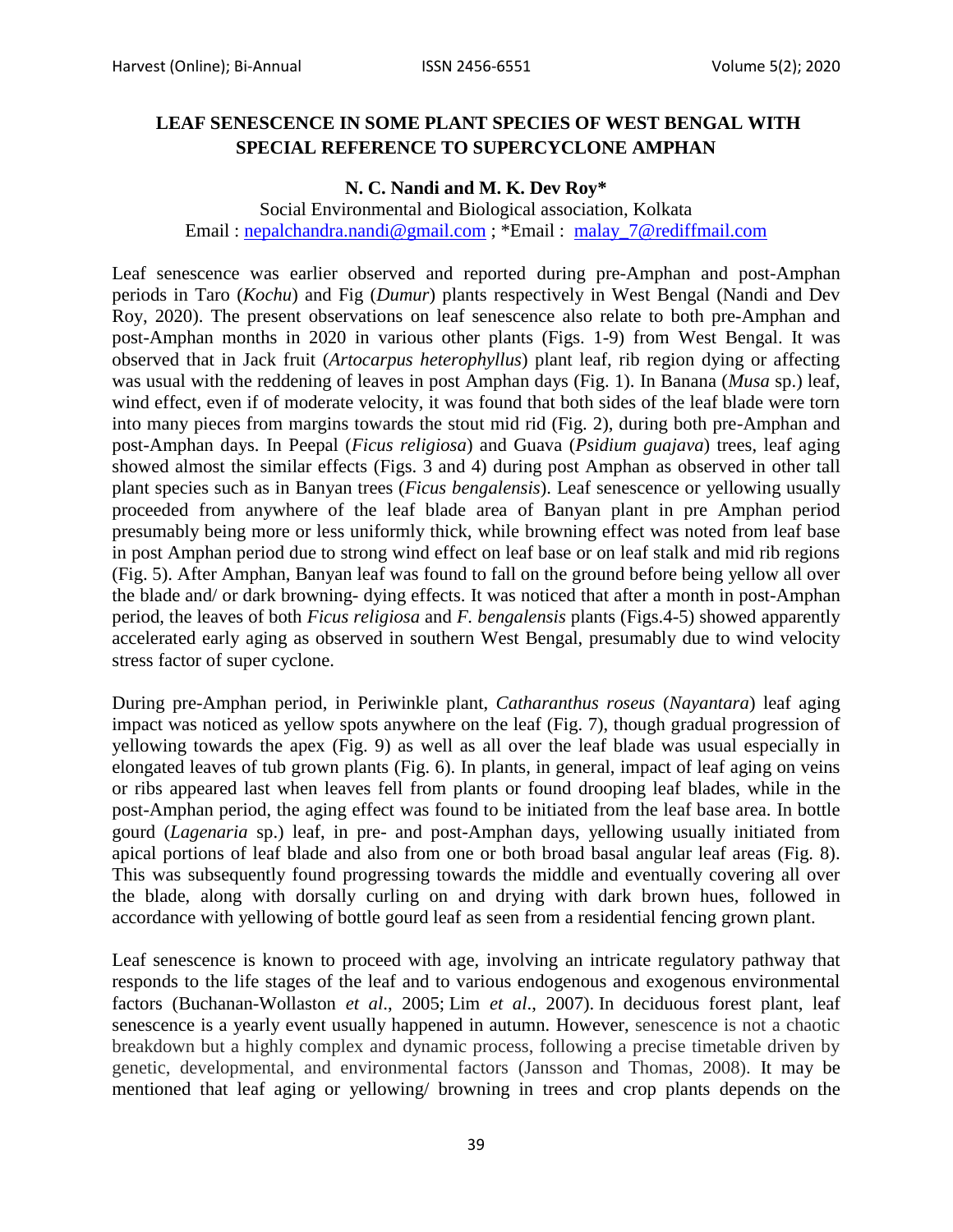hormonal issues [\(http://www.planthormones.info/\)](http://www.planthormones.info/), nutritional requirements of flower and fruits and also on leaf senescence and life cycle issues varied from species to species [\(https://en.wikipedia.org/wiki/Plant\\_senescence\)](https://en.wikipedia.org/wiki/Plant_senescence).

## **REFERENCES**

Buchanan-Wollaston, V., Page, T., Harrison, E., Breeze, E., Lim, P. O., Nam, H. G., Lin, J. F., Wu, S. H., Swidzinski, J., Ishizaki, K. and Leaver, C. J. 2005. Comparative transcriptome analysis reveals significant differences in gene expression and signalling pathways between developmental and dark/starvation-induced senescence in Arabidopsis. *Plant J*. **42**, 567–585. doi:10.1111/j.1365-313X.2005.02399x

<http://www.planthormones.info/>

[https://en.wikipedia.org/wiki/Plant\\_senescence](https://en.wikipedia.org/wiki/Plant_senescence) 

- Jansson, S. and Thomas, H. 2008. Senescence: developmental program or timetable? *New Phytologist*, **179** : 575-579.
- Lim, P. O., Kim, H. J. and Nam, H. G. 2007. Leaf senescence. *Annu. Rev. Plant Biol*., **58**, 115– 136. doi:10.1146/annurev.arplant.57.032905.105316
- Nandi, N. C. and Dev Roy, M. K. 2020. Leaf senescence of Taro (*Kochu*) in pre-Amphan and Fig (*Dumur*) in post-Amphan periods in West Bengal. *Harvest* (Online), **5**(1): 52-54.





 $1.$  2.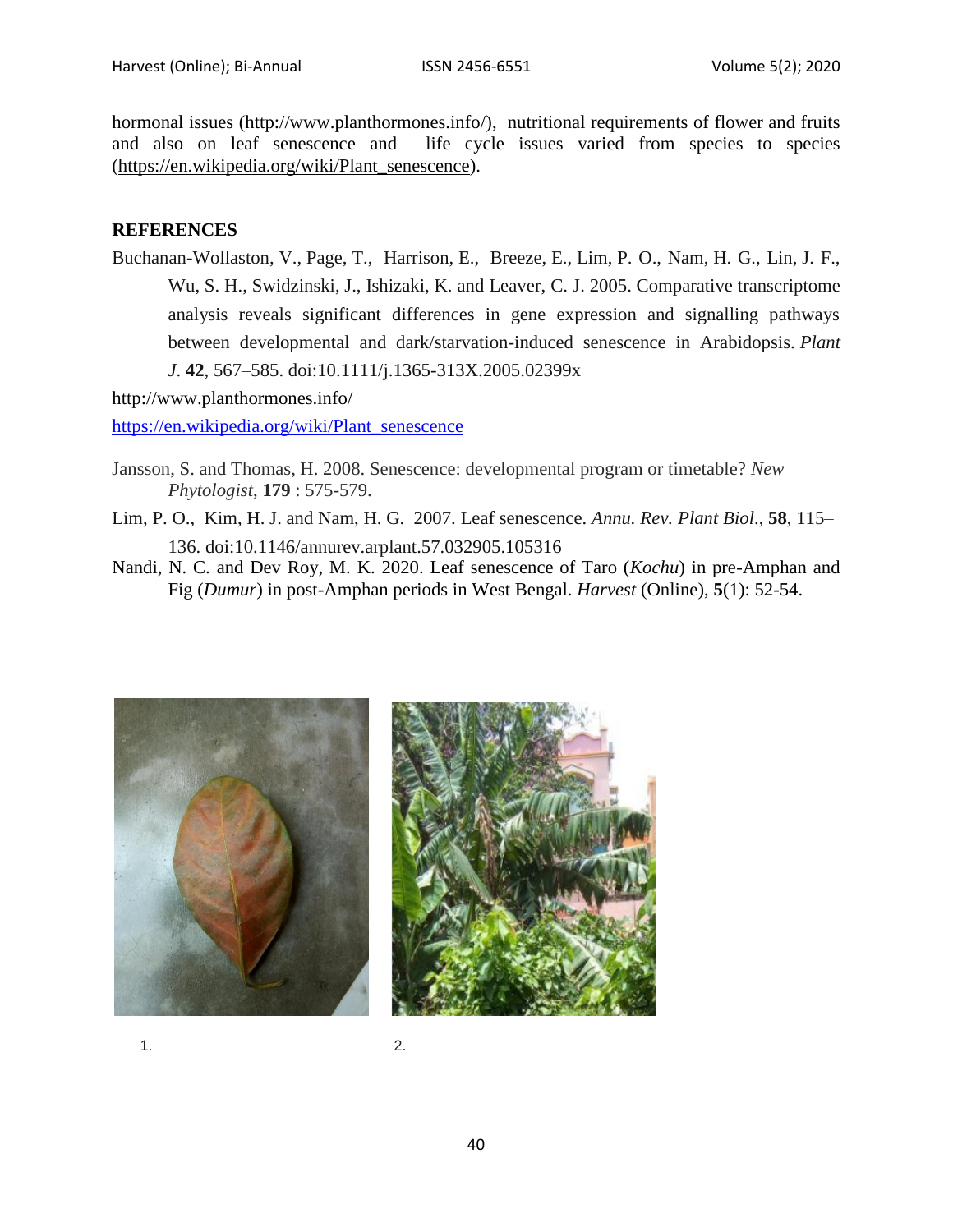

Figs. 1-4. Showing leaf senescence of Jack Fruit leaf (Fig. 1), Banana leaf (Fig. 2), Guava leaf (Fig. 3) and Peepal leaf (Fig. 4).